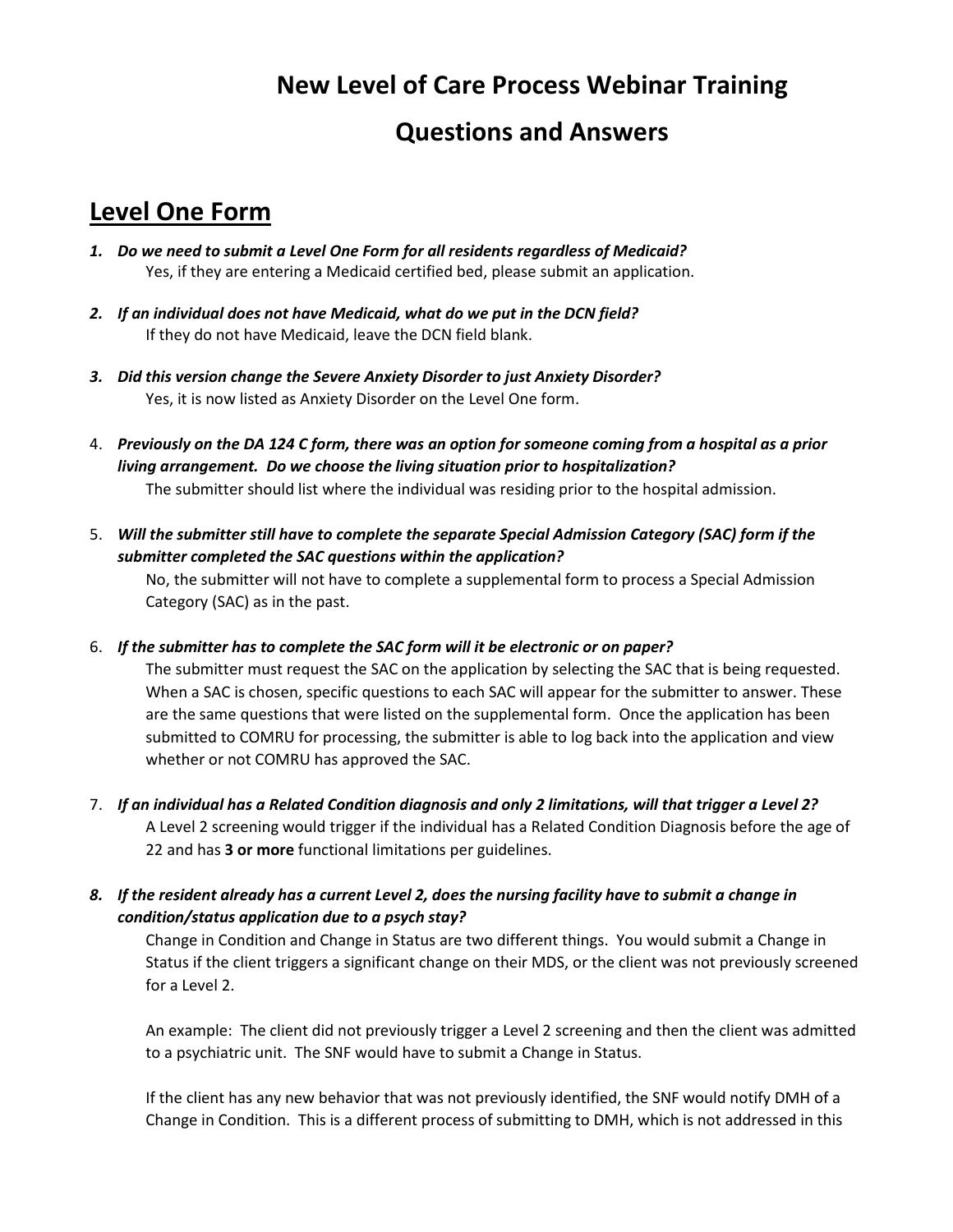application. Please refer to the DMH webpage: [https://dmh.mo.gov/dev-disabilities/programs/pasrr](https://dmh.mo.gov/dev-disabilities/programs/pasrr-level-ii-assessments)[level-ii-assessments](https://dmh.mo.gov/dev-disabilities/programs/pasrr-level-ii-assessments)

#### *9. Who is responsible for completing the Level One form?*

If the individual is currently in the hospital, the hospital should complete the Level One form.

If the individual is in a community setting (including home, residential care, assisted living, group home, etc.), the physician referring the individual to the nursing home would complete the Level One form, however the nursing facility is encouraged to assist with this.

### *10. If the hospital starts the online application and does not complete it, should a duplicate form be completed?*

We highly discourage duplicate applications. Please work with the submitter to complete the application or provide you with the unique return code.

*11. Are we able to start the application process without an identified skilled facility to accept the individual?* An application can be processed (even a Level 2 screening) without an identified skilled nursing facility to accept the individual.

## **Physician Email/Signature**

#### *12. Does the physician have to sign the application electronically?*

The physician must sign the application electronically. The application can accessed on a computer, laptop, tablet, or mobile device.

### 13. *Can the facility Medical Director sign the application if the primary physician is unavailable?*

The Medical Director can sign the application if they are collaborating with the individual's care needs. The Medical Director must be a licensed physician.

#### *14. Is there a time frame for the physician to sign the application?*

There is no timeframe for the physician to sign the application, however the application cannot be submitted to COMRU for processing until the application is completed, which includes the physician's signature. Please note, all applications will be deleted off the webpage after 30 days.

#### *15. How will the submitter be notified once the physician signs the application?*

The submitter can ask that the physician notify him/her once the application has been signed or the submitter can use the unique return code assigned to the application to log in and determine if the physician has completed the signature.

*16. If the Level One form is completed and signed by a physician at the hospital and needs a correction, is a new physician's signature required upon changes made?* 

It is not required for the physician to sign again as long as the same application is submitted, however the signature can be updated at the submitter's or nursing facility physician's discretion.

#### *17. Is the Level One form the only form requiring a physician signature?*

Yes.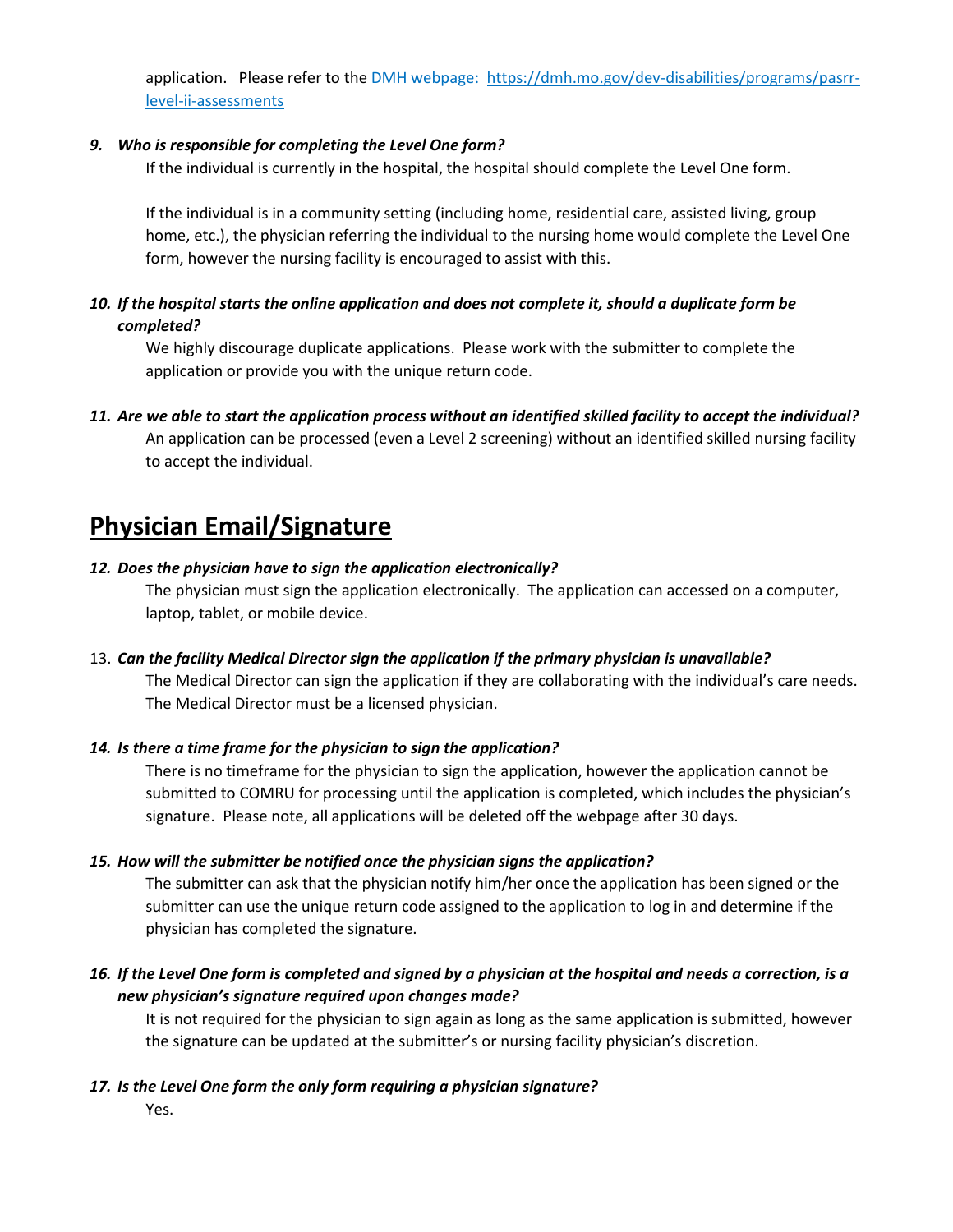# **Level of Care Form**

#### *18. Do we have to enter an email address for the designated contact field?*

The email address for the designated contact/guardian is not a required field.

*19. Do we have to enter an email address for the legal guardian if the individual has a legal guardian?* This is a required field, as the email is used to send a copy of the completed Level 2 screening per federal regulation.

#### *20. Will the Level of Care form be initiated by the hospital?*

This form will only be initiated by the hospital if the application triggers a Level 2 screening. Otherwise the skilled nursing facility will complete the Level of Care form.

### *21. Under the treatment section, do scheduled injections, inhalers, breathing treatments, accuchecks, and insulin injections count as treatments?*

Only the listed treatments on the application will be assessed and used under this section.

#### 22. *Will the application be rejected if it is not completed correctly?*

If the application is missing required information, the system automatically sends the submitter an error message. The application will not highlight the blank fields. All fields are required, except the DCN and comment fields under assessed needs. If the submitted application contains errors/needed corrections, COMRU staff will contact the submitter via email.

### 23. *If at some point a private pay resident in a skilled nursing facility needs Medicaid reimbursement, what must the facility submit?*

The skilled nursing facility will need to submit a newly completed online application, as the resident's original Level One form would no longer be accessible.

#### *24. Are there any requirements/qualifications regarding who can complete the application?*

The regulations are not specific to qualifications of the submitter, however the submitter must be able to assess the individual and ensure their needs are addressed.

#### *25. How do I find out the status of an application?*

The submitter can use the unique return code to view the status by going to the end of the application to the Central Office Use Only field. The submitter can view the Level of Care and print/view the PASRR report if applicable.

#### 26. *Who must have a Level of Care application completed?*

Any individual seeking Medicaid reimbursement. Any individual that triggers a Level 2 screening (regardless of payor source).

# **Unique Return Code**

#### 27. *How do you obtain the unique return code?*

The code will auto-populate when the submitter selects "Save and Return Later" or "Submit". Please ensure you copy the unique return code prior to exiting the application.